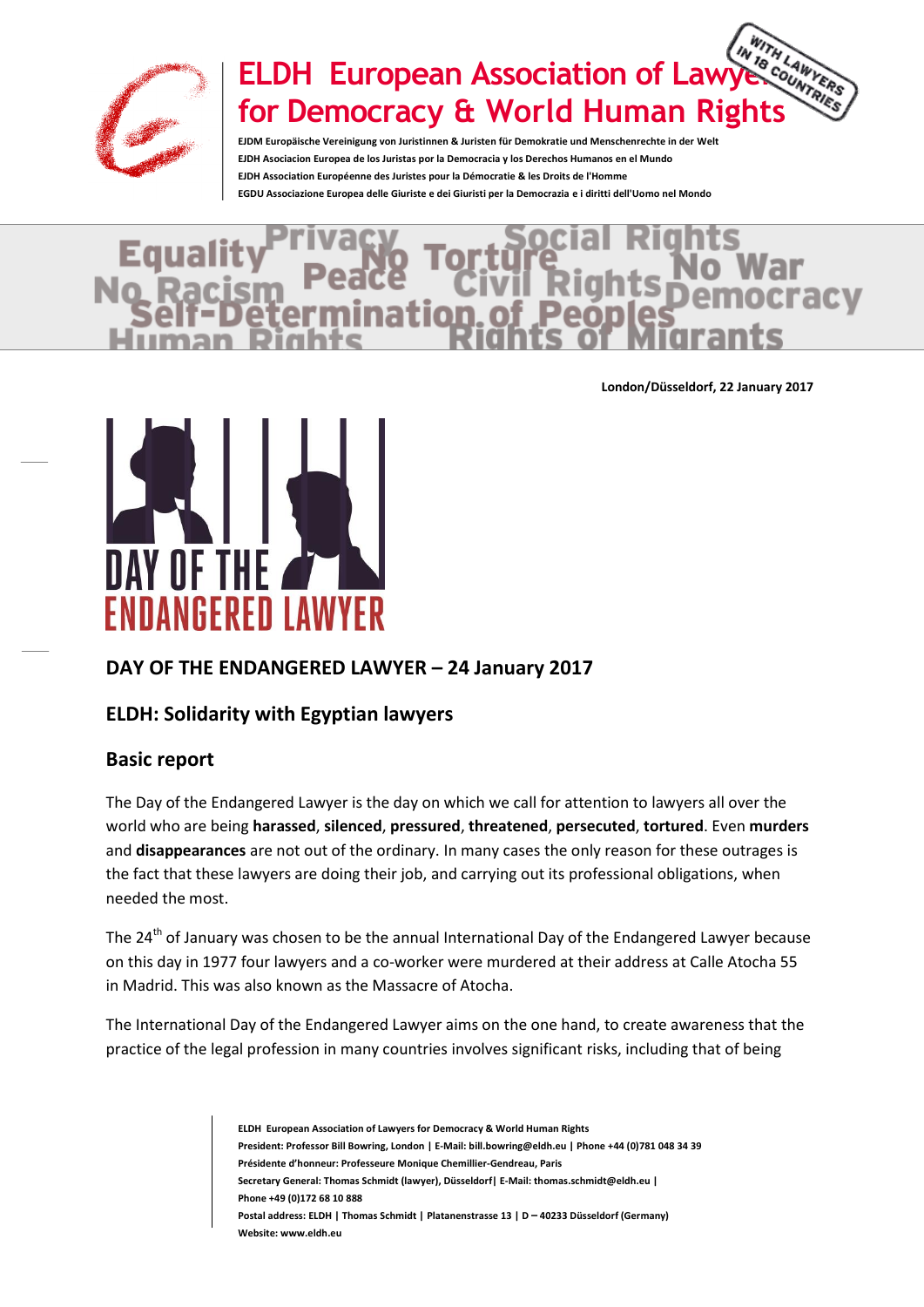murdered, but it aims as well at denouncing the situation in a particular country where lawyers are victims of serious violations of their fundamental rights because of the exercise of their profession.

Every year on 24 January lawyers' organisations dedicate this day to the endangered lawyers in a particular country: 2010 Iran, 2012 Turkey, 2013 Basque Country/Spain, 2014 Colombia, 2015 Philippines, 2016 Honduras. The Day of the Endangered Lawyer was established by the European Democratic Lawyers (EDL) in 2010. Since then it has been co-organized by EDL and the European Association of Lawyers for Democracy and World Human Rights (ELDH) and the foundation "The Day of the Endangered Lawyer". Many other lawyers' organisations and bar associations have supported this project.

In 2017 ELDH, with members in 18 countries, will focus its activities on the endangered lawyers in Egypt. Many human rights organisations, among them Amnesty International, Human Rights Watch, IDHAE, and the International Commission of Jurists confirm that the Egyptian authorities have moved beyond scaremongering and are now rapidly taking concrete steps to shut down the last critical voices in the country's human rights community.

Today in Egypt, human rights activists, lawyers, political activists and independent journalists, all have to live with their phone calls being tapped, endless smear campaigns and hate speech from stateaffiliated media as well as continuous harassment and intimidation from the authorities. Egypt is going through the most serious human rights crisis in its history. Every day security forces arbitrarily displace 3 or 4 people (AI Secretary General, 18 Dec. 2016).

After the overthrow of President Mohammed Morsi the human rights situation has deteriorated dramatically. The government has restricted severely freedom of expression, freedom of assembly, and freedom of association. The authorities have taken harsh actions against dissidents, ten thousands have been arbitrarily arrested, and many of them tortured during custody. Security forces who killed demonstrators have not been held accountable. After harsh unfair trials, hundreds of people have received prison or even death sentences. Victims of this persecution include not only alleged members and supporters of the Muslim brotherhood but also any other opponents to the present government, in particular alleged members of left organisations and human rights activists.

For estimated 200, this relentless persecution can even lead to arbitrary arrest, prolonged detention, harsh sentences after unfair trials and sometimes even torture, enforced disappearance at the hands of the state or death in custody as a result of medical negligence. This is pretty much the same list of human rights violations suffered by the people whose rights such defenders are meant to be protecting through their activism and work. Victims of this persecution are not only alleged members and supporters of the Muslim brotherhood but also any other opponents to the present government in particular alleged members of left organisations.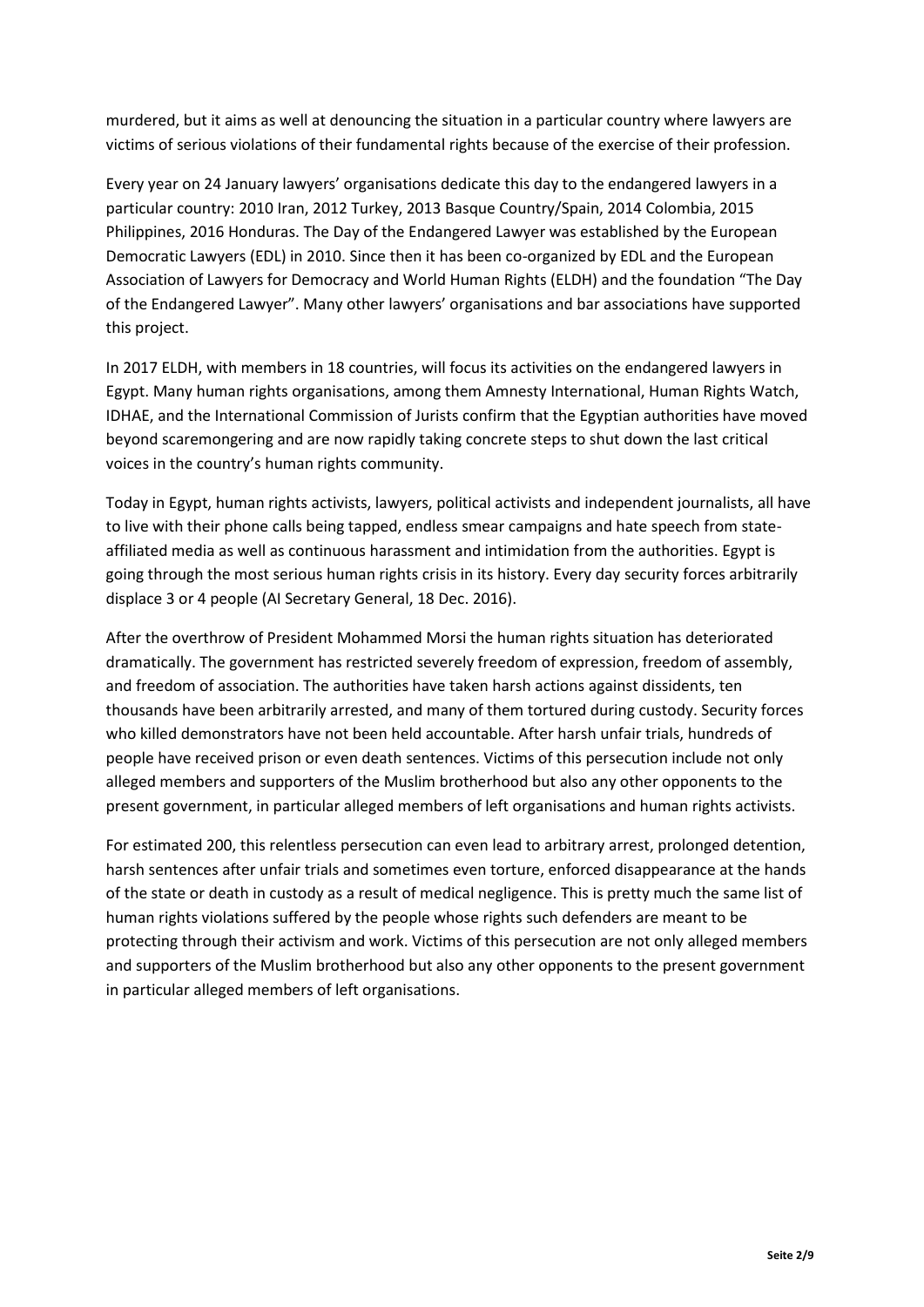#### **Some prominent examples of endangered lawyers and human rights defenders are**

 **Dr. Ahmad Abdallah**, human rights defender, representing the family of Italian student Giulio Regeni who was tortured and murdered in Cairo ,

[https://www.middleeastmonitor.com/20160428-egypt-detains-regenis-lawyer/,](https://www.middleeastmonitor.com/20160428-egypt-detains-regenis-lawyer/) and chairperson of the board of the Egyptian Commission for Rights and Freedoms (ECRF). On 9 January 2016 he narrowly escaped an attempt by security agents to abduct him at a coffee shop he often frequents in Giza. Three security agents in plainclothes, arrived in a privately owned unmarked car, raided the coffee shop and questioned staff about him. When they were told that he was not present, they conducted a thorough search of the coffee shop. They failed to produce an arrest or search warrant from the public prosecution meaning there was no legal basis for the search. He was arrested on 25 April and his preventive detention had been extended until 10 September 2016. On 10 September 2016 a Cairo criminal court ordered the release of human rights defender Ahmed Abdallah and four other people in the same case, on bail of 1,000 Egyptian pounds. After the court ordered the release on bail, the prosecution decided not to appeal against the decision.

<https://www.frontlinedefenders.org/en/case/release-ahmed-abdallah>



 **Malek Adly** a human rights lawyer working for the Egyptian Centre for Economic and Social Rights (ECESR) and co-funder of the Front of Defence for Egyptian Protesters (FDEP). He has been detained for 114 days without formal charges and in solitary confinement in Mazraah Prison in Torah for allegedly attempting to overthrow the regime of President Abdel Fattah al-Sisi.

[https://www.fidh.org/en/issues/human-rights-defenders/egypt-court-orders-the-release-of](https://www.fidh.org/en/issues/human-rights-defenders/egypt-court-orders-the-release-of-mr-malek-adly-but-prosecution)[mr-malek-adly-but-prosecution](https://www.fidh.org/en/issues/human-rights-defenders/egypt-court-orders-the-release-of-mr-malek-adly-but-prosecution)

[http://www.omct.org/human-rights-defenders/urgent](http://www.omct.org/human-rights-defenders/urgent-interventions/egypt/2016/09/d23928/)[interventions/egypt/2016/09/d23928/](http://www.omct.org/human-rights-defenders/urgent-interventions/egypt/2016/09/d23928/)

On 28 August, he was released from prison after having spent nearly 4 months in solitary confinement. Although free, Malek Adly still faces charges and can be prosecuted.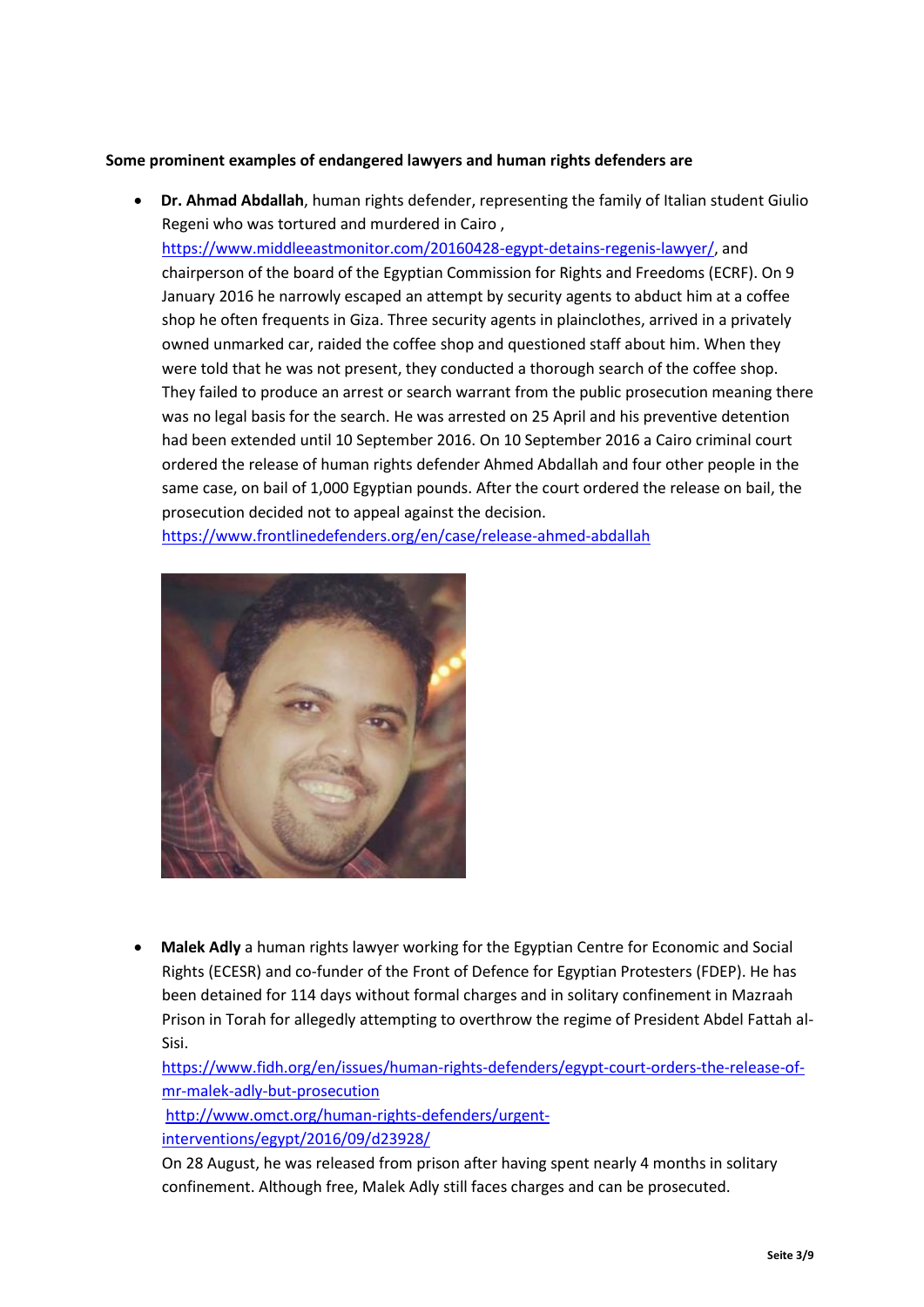

 **Hossam Baghat**, Cairo, human rights defender [http://www.omct.org/human-rights-defenders/urgent](http://www.omct.org/human-rights-defenders/urgent-interventions/egypt/2016/09/d23947/)[interventions/egypt/2016/09/d23947/](http://www.omct.org/human-rights-defenders/urgent-interventions/egypt/2016/09/d23947/)

On 17 September 2016 the North Cairo Criminal Court ordered that the assets of five human rights activists and non-governmental organisation (NGO) members, including renowned journalist and human rights defender Hossam Bahgat and lawyer Gamal Eid, be frozen in connection with reopening the "NGOs foreign funding" case of 2011.

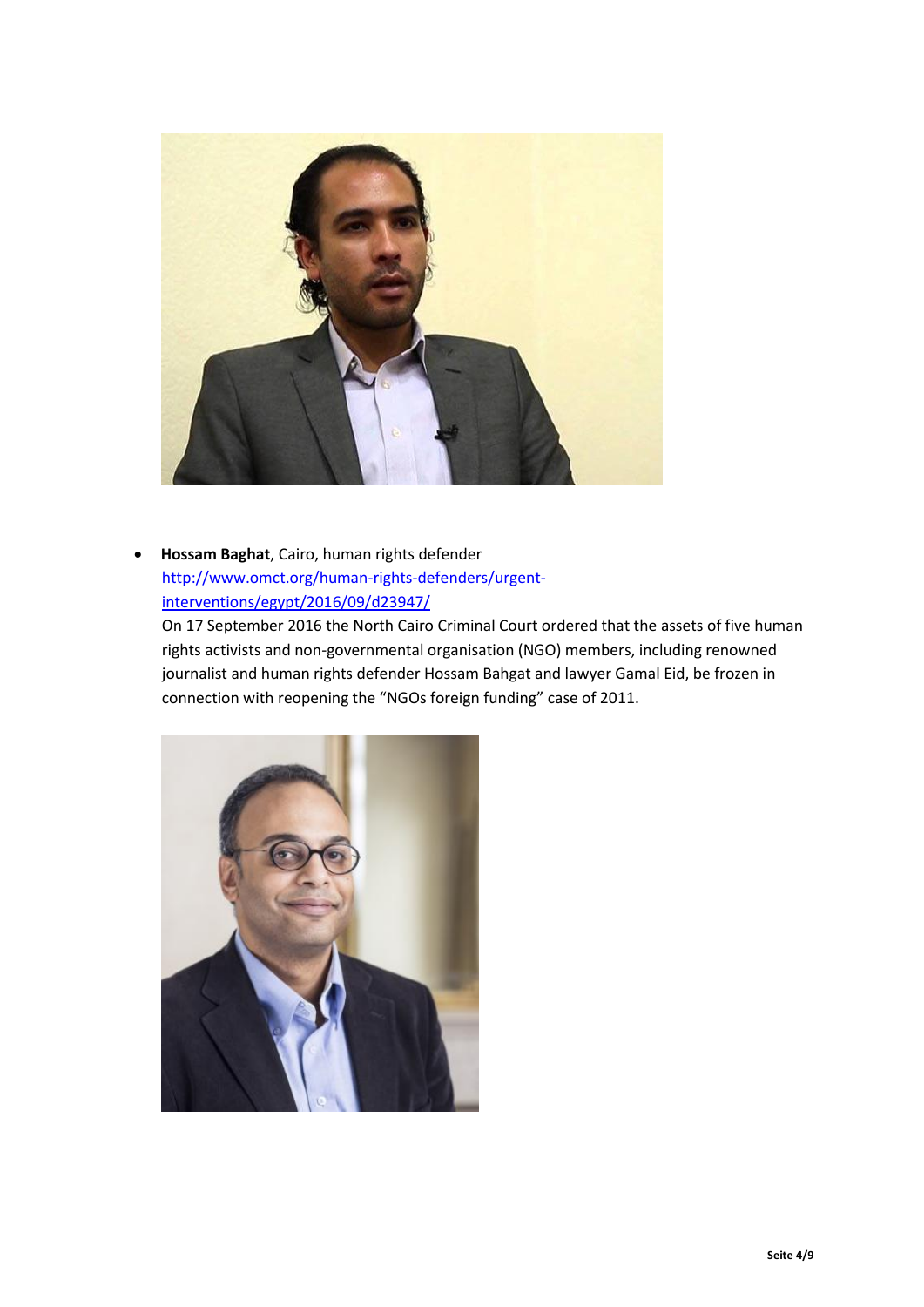#### **Negad al-Boraei,** lawyer, Cairo

[http://www.madamasr.com/news/rights-lawyer-negad-al-borai-summoned-interrogation-](http://www.madamasr.com/news/rights-lawyer-negad-al-borai-summoned-interrogation-5th-time)[5th-time](http://www.madamasr.com/news/rights-lawyer-negad-al-borai-summoned-interrogation-5th-time)



 **Gamal Eid**, human rights lawyer, who will be in court on 15 August 2016 to hear a verdict in a case related to the human rights work of the Arabic Network for Human Rights Information (ANHRI), of which he is Executive Director,

<http://www.gc4hr.org/news/view/1339>

[http://www.dailynewsegypt.com/2016/09/17/court-order-freezes-assets-hossam-bahgat](http://www.dailynewsegypt.com/2016/09/17/court-order-freezes-assets-hossam-bahgat-gamal-eid-3-ngo-heads/)[gamal-eid-3-ngo-heads/](http://www.dailynewsegypt.com/2016/09/17/court-order-freezes-assets-hossam-bahgat-gamal-eid-3-ngo-heads/)

[http://www.madamasr.com/news/court-adjourns-case-determine-hossam-bahgat-gamal](http://www.madamasr.com/news/court-adjourns-case-determine-hossam-bahgat-gamal-eid-asset-freeze-september-17)[eid-asset-freeze-september-17](http://www.madamasr.com/news/court-adjourns-case-determine-hossam-bahgat-gamal-eid-asset-freeze-september-17)

On 17 September 2016 the court ordered that the assets of Eid and Bahgat, as well as the other defendants', be frozen in connection with reopening the "NGOs foreign funding" case of 2011.



 **Mahinour al-Masry** , Alexandria, a Lawyer, Member of Revolutionary Socialist Party, [https://www.fidh.org/en/issues/human-rights-defenders/arbitrary-detention/egypt-](https://www.fidh.org/en/issues/human-rights-defenders/arbitrary-detention/egypt-continued-arbitrary-detention-of-ms-mahienour-el-massry-mr)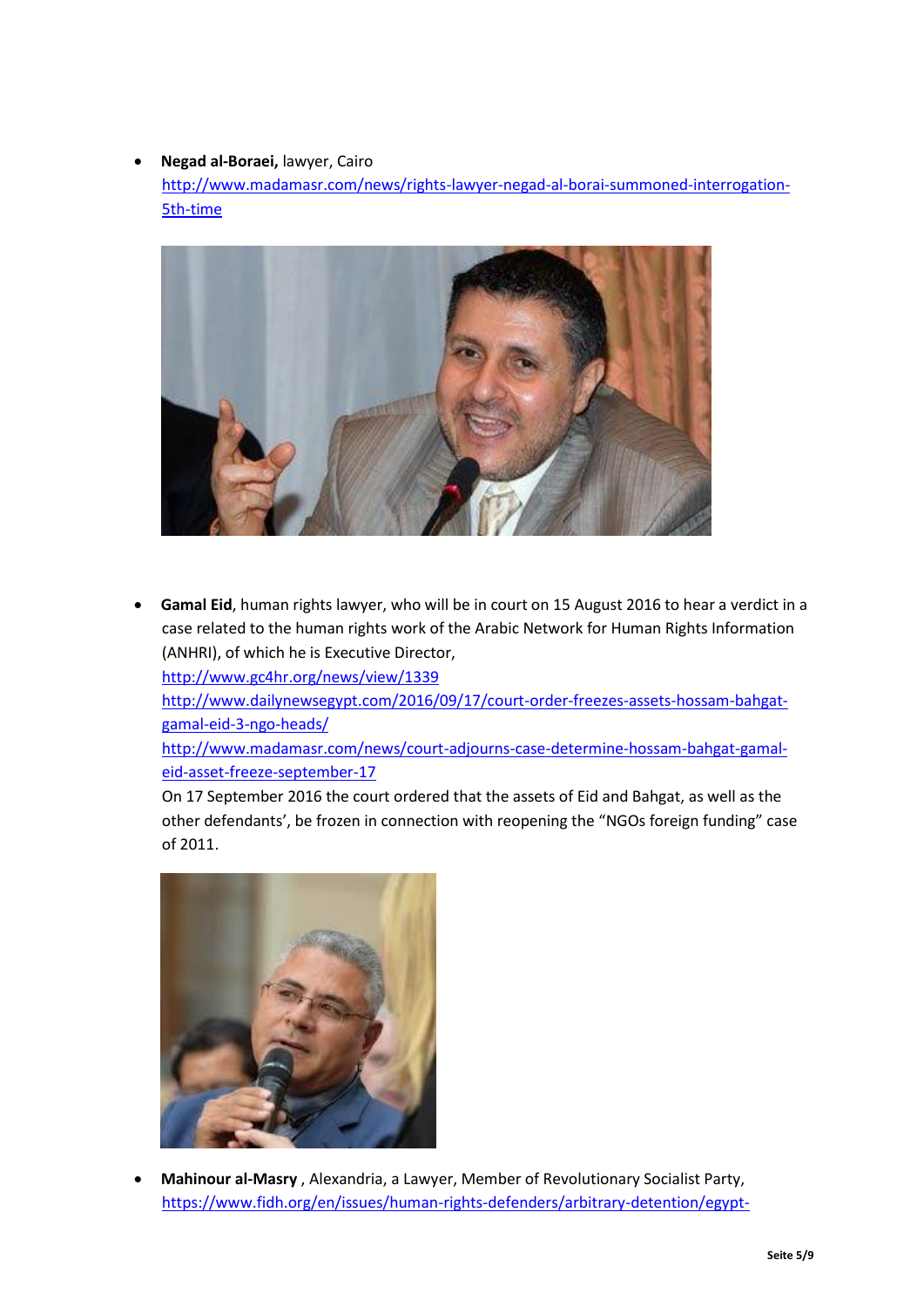[continued-arbitrary-detention-of-ms-mahienour-el-massry-mr](https://www.fidh.org/en/issues/human-rights-defenders/arbitrary-detention/egypt-continued-arbitrary-detention-of-ms-mahienour-el-massry-mr) [http://english.ahram.org.eg/NewsContent/1/64/131598/Egypt/Politics-/Egyptian-activist-](http://english.ahram.org.eg/NewsContent/1/64/131598/Egypt/Politics-/Egyptian-activist-Mahinour-ElMasry-sentenced-to--m.aspx)[Mahinour-ElMasry-sentenced-to--m.aspx](http://english.ahram.org.eg/NewsContent/1/64/131598/Egypt/Politics-/Egyptian-activist-Mahinour-ElMasry-sentenced-to--m.aspx)



 **Haitham Mohamedein**, labour lawyer , [http://elw-network.eu/elw-statement-elw-network](http://elw-network.eu/elw-statement-elw-network-condemns-recently-renewed-detention-egyptian-labour-lawyer-haitham-mohamedein/)[condemns-recently-renewed-detention-egyptian-labour-lawyer-haitham-mohamedein/](http://elw-network.eu/elw-statement-elw-network-condemns-recently-renewed-detention-egyptian-labour-lawyer-haitham-mohamedein/)

## [http://english.ahram.org.eg/NewsContent/1/64/204262/Egypt/Politics-/Egyptian-activist-](http://english.ahram.org.eg/NewsContent/1/64/204262/Egypt/Politics-/Egyptian-activist-Haitham-Mohamedein-ordered-detai.aspx)[Haitham-Mohamedein-ordered-detai.aspx](http://english.ahram.org.eg/NewsContent/1/64/204262/Egypt/Politics-/Egyptian-activist-Haitham-Mohamedein-ordered-detai.aspx)

After nearly six months in pre-trial detention, Haitham Mohamedain was released from Al-Saf police station in Giza, after the court ordered his release on 10 October 2016.

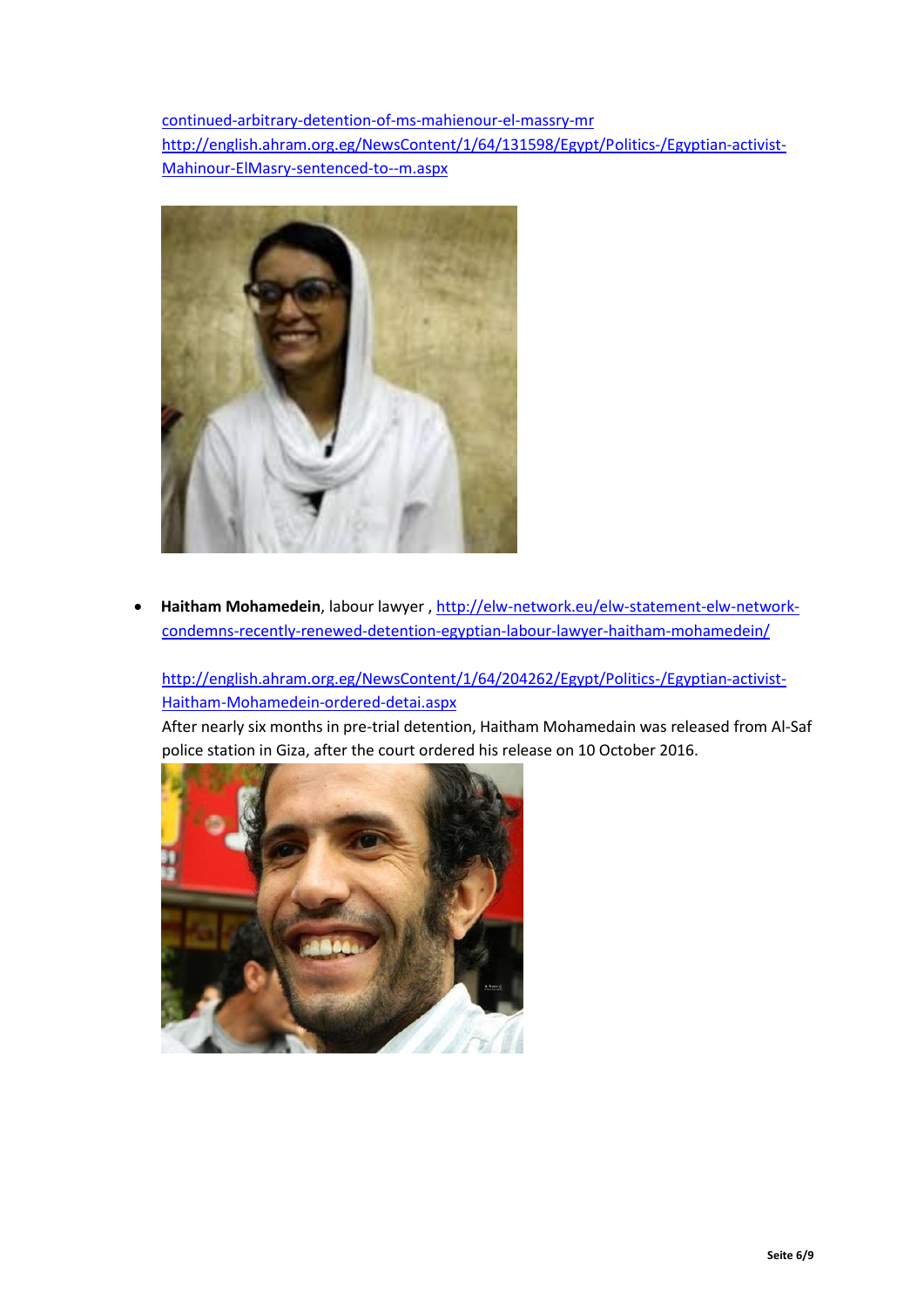**Yara Sallam** , Cairo, a lawyer, feminist, human rights activist, researcher in the Transitional Justice Unit, Egyptian Initiative for Personal Rights (EIPR) staff <http://www.cihrs.org/?p=17943&lang=en>



 **Azza Soliman,** Cairo**,** is a human rights lawyer and a leading women's rights defender who saw activist Shaima al-Sabbagh being shot by security forces on 24 January 2015 during a demonstration. Soliman is now facing charges along with 17 others for giving evidence against the security forces involved in the shooting.

[https://www.fidh.org/en/issues/human-rights-defenders/egypt-acquittal-of-ms-azza](https://www.fidh.org/en/issues/human-rights-defenders/egypt-acquittal-of-ms-azza-soliman-human-rights-lawyer-and-founder-of)[soliman-human-rights-lawyer-and-founder-of](https://www.fidh.org/en/issues/human-rights-defenders/egypt-acquittal-of-ms-azza-soliman-human-rights-lawyer-and-founder-of)

She was arrested and later released on bail in December 2016, because the centre for the legal aid for women, which was co-founded by her, allegedly received financial support from abroad.



 $\bullet$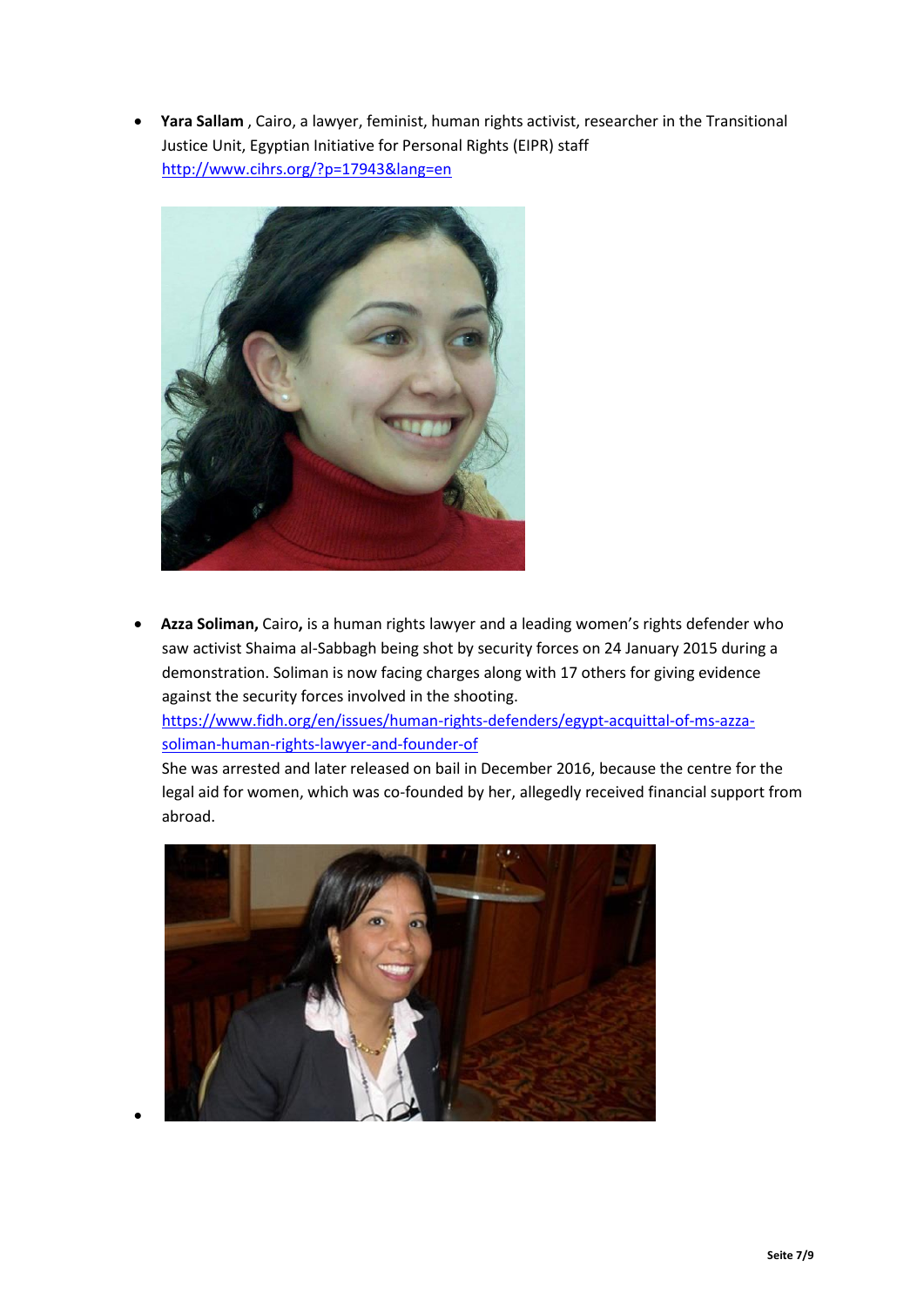**Deaths (2 of several)** Imam Afifi & Karim Hamdy - two who recently died after being held in police custody in Mataria police station, north of Cairo, [http://www.icj.org/egypt-authorities-must](http://www.icj.org/egypt-authorities-must-effectively-investigate-deaths-of-lawyers-in-custody/)[effectively-investigate-deaths-of-lawyers-in-custody/](http://www.icj.org/egypt-authorities-must-effectively-investigate-deaths-of-lawyers-in-custody/) and [http://www.bbc.com/news/world-africa-](http://www.bbc.com/news/world-africa-35082987)[35082987](http://www.bbc.com/news/world-africa-35082987)

#### **ELDH demands:**

- 1. Immediately and unconditionally release and compensation of all detained lawyers and other human rights activists
- 2. Drop all charges against these lawyers and other human rights activists, as these prosecutions are clearly aimed at hindering their peaceful human rights activities and put an end to all acts of harassment, including at the judicial level against them, and more generally all human rights defenders in Egypt;
- 3. Guarantee in all circumstances the physical and psychological integrity of these lawyers as well as all human rights defenders in Egypt;
- 4. Comply with all the provisions of the UN **Basic Principles on the Role of Lawyers, a**dopted by the Eighth United Nations Congress on the Prevention of Crime and the Treatment of Offenders, Havana, Cuba, 27 August to 7 September 1990, in particular with
	- Art. 16. Governments shall ensure that lawyers ( a ) **are able to perform all of their professional functions without intimidation, hindrance, harassment or improper interference**; ( b ) are able to travel and to consult with their clients freely both within their own country and abroad; and ( c ) **shall not suffer, or be threatened with, prosecution or administrative, economic or other sanctions for any action taken in accordance with recognized professional duties, standards and ethics.**
	- **Art.18. Lawyers shall not be identified with their clients or their clients' causes as a result of discharging their functions.**
- 5. Comply with all the provisions of the United Nations **Declaration on Human Rights Defenders** adopted on December 9, 1998 by the United Nations General Assembly, in particular with:
	- its Article 1, which provides that "everyone has the right, individually and in association with others, to promote and to strive for the protection and realization of Human rights and fundamental freedoms at the national and international levels";
	- its Article 5(a) : "For the purpose of promoting and protecting Human rights and fundamental freedoms, everyone has the right, individually and in association with others, at the national and international levels (a) To meet or assemble peacefully"
	- its Article 6(a), which foresees that "everyone has the right, individually and in association with others, to participate in peaceful activities against violations of Human rights and fundamental freedoms" ; its Article 12.2, which provides that "the State shall take all necessary measures to ensure the protection by the competent authorities of everyone, individually and in association with others, against any violence, threats, retaliation, de facto or de jure adverse discrimination, pressure or any other arbitrary action as a consequence of his or her legitimate exercise of the rights referred to in the present Declaration" ;
- 6. Ensure in all circumstances respect for human rights and fundamental freedoms in accordance with international human rights standards and international instruments ratified by Egypt.
- 7. Egypt should abide by its March 2015 pledge at the conclusion of its Universal Periodic Review before the United Nations Human Rights Council to "respect the free exercise of the associations defending human rights." This should include allowing groups to register under a new associations law that parliament should draft following consultation with independent groups, and which